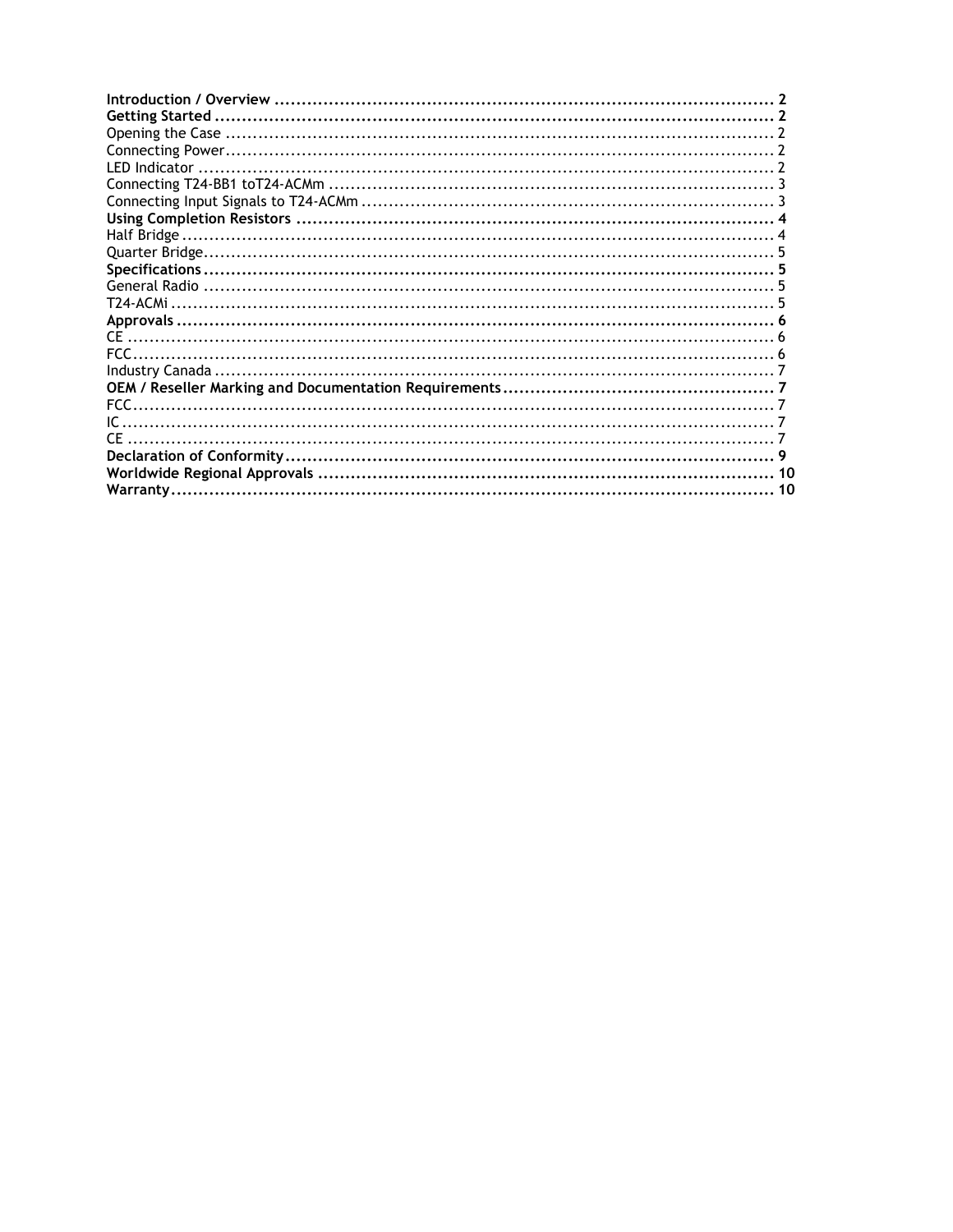## *Introduction / Overview*

The T24-ACMm provides a convenient way to connect to one of the range of T24 acquisition modules. The T24- ACMm also includes an LED for indicating when the device is transmitting. The T24-BB1 provides 3V DC power to the T24-ACMm via a pair of 'AAA' cells. Connecting an input to the acquisition module is also made easier by utilising 2 part screw terminals.

## *Getting Started*

The T24-ACMm requires that the acquisition module is factory fitted therefore this requires specifying at the time of ordering.

#### *Opening the Case*

The case lid is secured with 2 x Philips head screws, remove the screws and the case will come apart.



## *Connecting Power*

Power is supplied by fitting 2 X 'AAA' cell 1.5 Volt batteries as directed inside the T24-BB1



Note there is no reverse polarity protection on the T24-BB1.

## *LED Indicator*

The T24-ACMm is fitted with an LED to provide a visual indication of data transmission from the acquisition module inside. The LED flashes when a data transmission occurs.

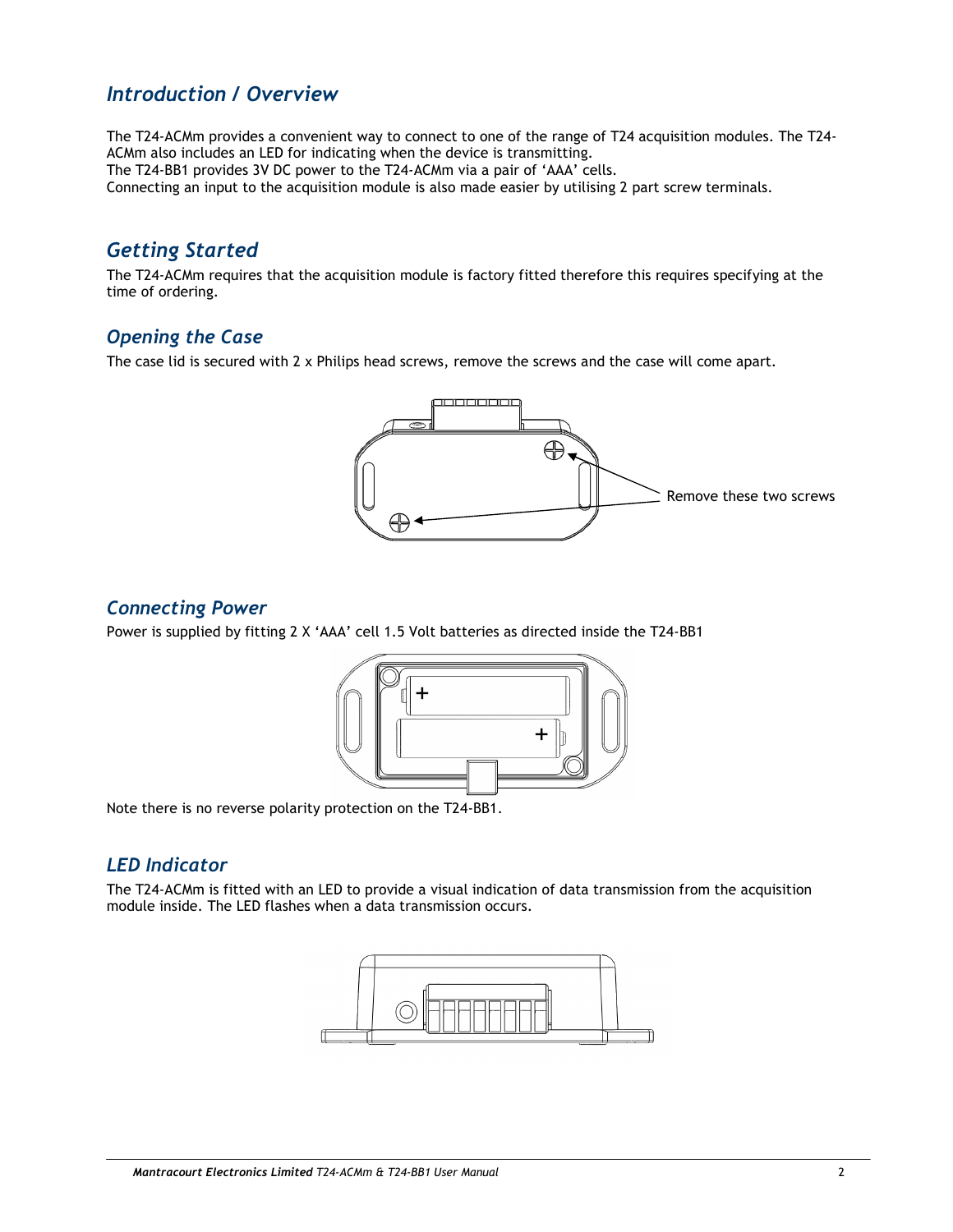*Connecting T24-BB1 toT24-ACMm* 



## *Connecting Input Signals to T24-ACMm*

![](_page_3_Figure_3.jpeg)

The connection of the input signals is dependent on what type of acquisition module is fitted. Please refer to the table below. There may be additional input wiring requirements so please refer to the acquisition module manual.

| <b>Acquisition Module</b> | Screw Terminal | <b>Function</b> |
|---------------------------|----------------|-----------------|
| T24-SAi, T24-SAFi         |                | -Excitation     |
|                           |                | -Signal         |
|                           |                | +Signal         |
|                           |                | +Excitation     |

| <b>Acquisition Module</b> | <b>Screw Terminal</b> | <b>Function</b> |
|---------------------------|-----------------------|-----------------|
|                           |                       | -Excitation     |
| T24-VAi                   |                       | $-V$ in         |
| $(0-10V)$                 |                       | $+V$ in         |
|                           |                       | + Excitation    |

| <b>Acquisition Module</b>                             | <b>Screw Terminal</b> | <b>Function</b> |
|-------------------------------------------------------|-----------------------|-----------------|
| T <sub>24</sub> -IAi<br>(0-20mA 4-20mA<br>Calibrated) |                       | -Excitation     |
|                                                       |                       | $-1$ in         |
|                                                       |                       | $+1$ in         |
|                                                       |                       | +Excitation     |

Note Excitation Voltage 5V DC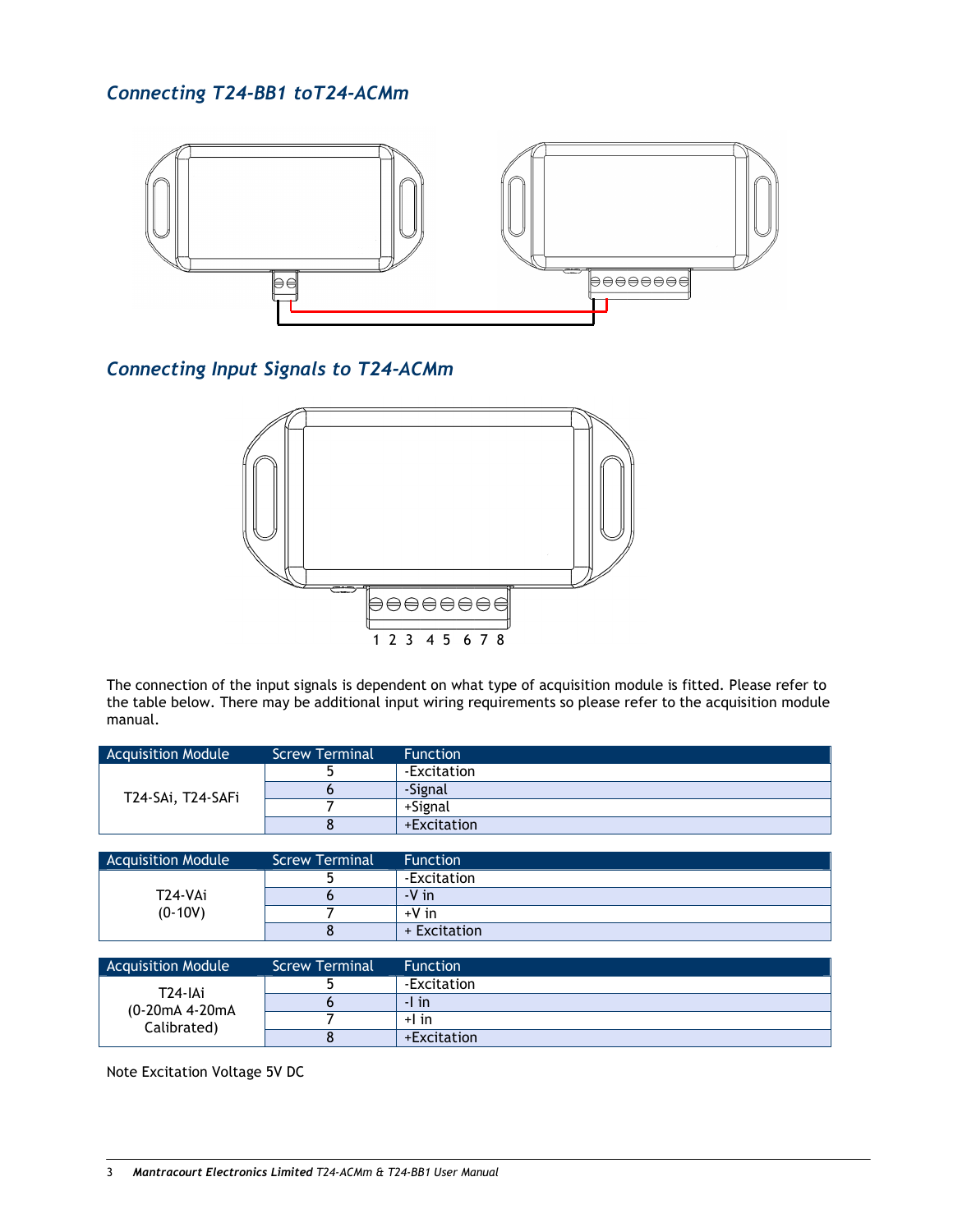## *Using Completion Resistors*

The T24-ACMm has the option for users to add up to three completion resistors, these can be used to enable the T24-ACMm to accept half and quarter bridge strain input when a T24-SA (Strain Acquisition) module is fitted. The three completion resistors are located as shown below:

![](_page_4_Figure_2.jpeg)

If using a half bridge only R1 and R2 need to be fitted, we recommend low drift precision resistors to ensure reading stability typically 0.1% 5ppm/°C. If using a quarter bridge R1,R2 and R3 must be fitted, R3 must be the same resistance as the single gauge being used in the quarter bridge. The diagram below shows how you should wire for full, half and quarter bridge configurations.

## *Full Bridge*

![](_page_4_Figure_5.jpeg)

## *Half Bridge*

![](_page_4_Figure_7.jpeg)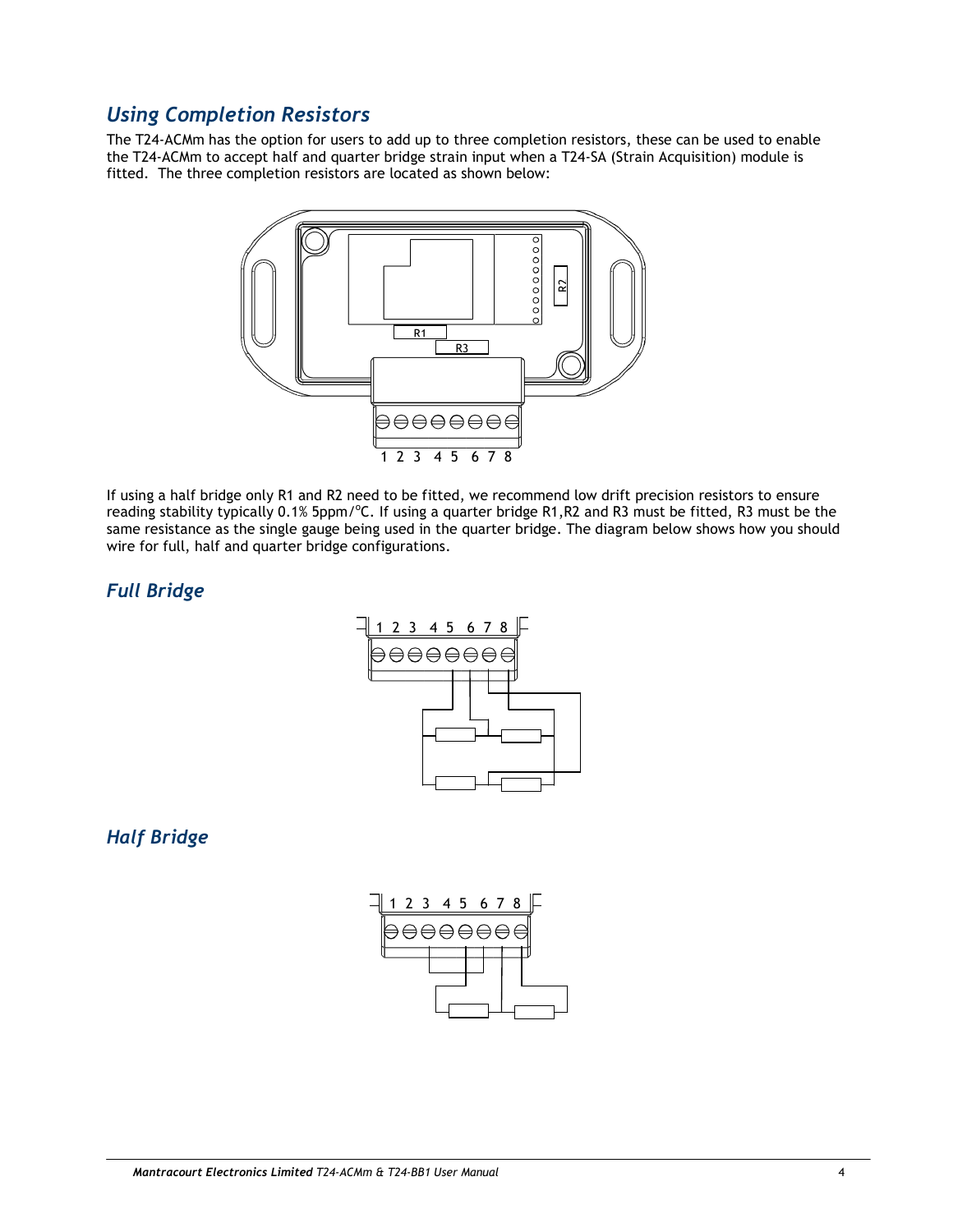## *Quarter Bridge High Reference*

![](_page_5_Figure_1.jpeg)

### *Low Reference*

![](_page_5_Figure_3.jpeg)

## *Specifications*

## *General Radio*

|                                   | Min    | <b>Typical</b>      | <b>Max</b> | <b>Units</b>    |
|-----------------------------------|--------|---------------------|------------|-----------------|
| License                           |        | License Exempt      |            |                 |
| Modulation method                 |        | MS (QPSK)           |            |                 |
| Radio type                        |        | Transceiver (2 way) |            |                 |
| Data rate                         |        | 250                 |            | K bits/sec      |
| Radio Frequency                   | 2.4000 |                     | 2.4835     | <b>GHz</b>      |
| Power                             |        |                     |            | mw              |
| Range RAD24i (Integrated antenna) |        |                     | 100 (320)  | Metres (feet) * |
| Channels (DSSS)                   |        | 16                  |            |                 |

**\*** Maximum range achieved in open field site with T24-SA at a height of 3 metres above ground and T24-HS held at chest height pointing towards the T24-SA.

## *T24-ACMm*

| <b>Parameter</b>              | Minimum Typical |             | <b>Maximum</b> | <b>Units</b> |
|-------------------------------|-----------------|-------------|----------------|--------------|
| <b>Battery Supply Voltage</b> |                 |             |                | Volts dc     |
| Operating Temperature Range*  | $-40$           |             | $+65*$         | $\circ$      |
| Storage Temperature Range     | -40             |             | $+85$          | $^{\circ}$   |
| Environmental protection      |                 | <b>IP54</b> |                |              |

\*Check operating temperature batteries intended for use.

The specifications for the actual fitted acquisition module are listed in the acquisition module manual.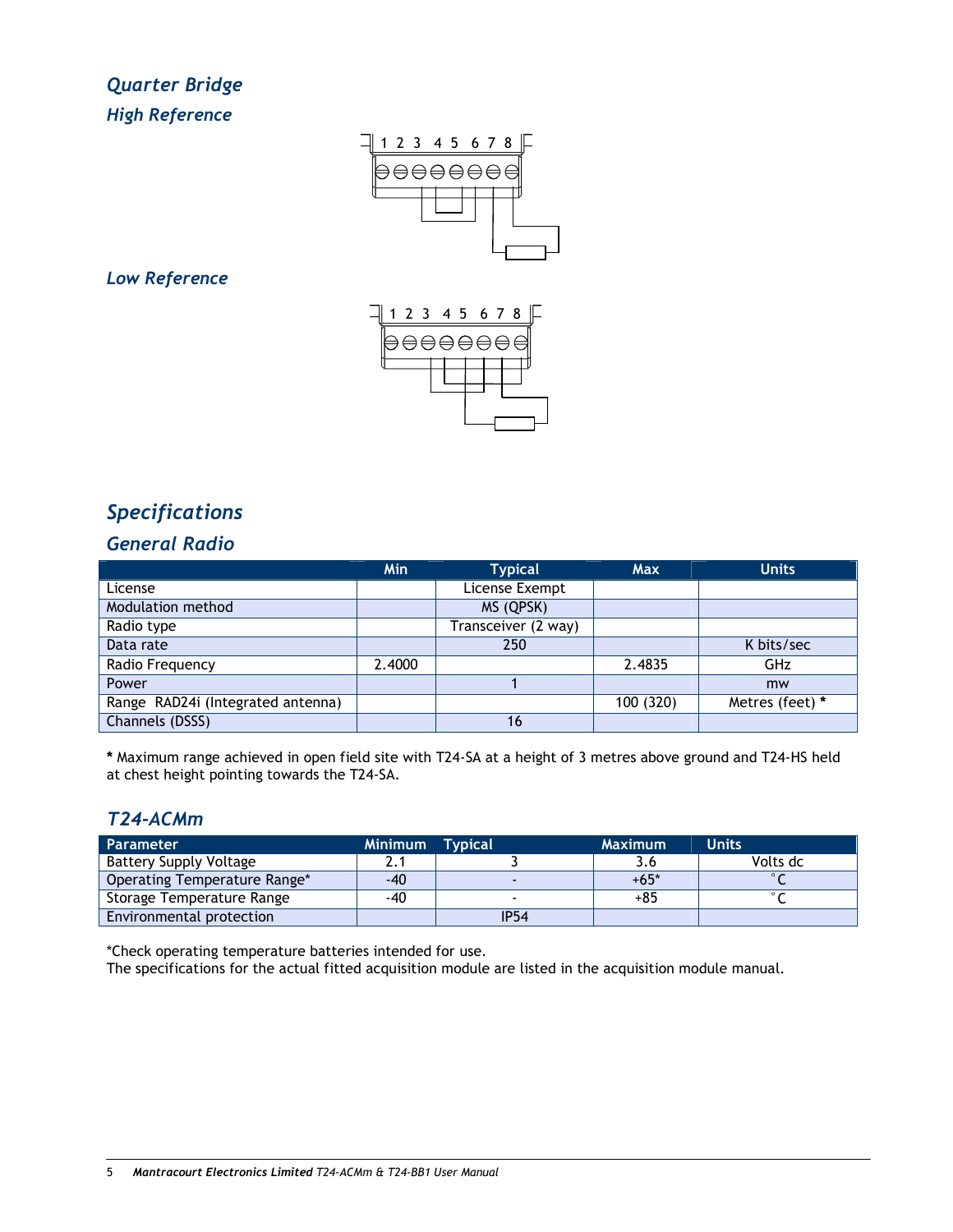## *Approvals*

## *CE*   $\epsilon$

Complies with EMC directive. 2004/108/EC The Radio Equipment and Telecommunications Terminal Equipment (R&TTE) Directive, 1999/5/EC,

#### **European Community, Switzerland, Norway, Iceland, and Liechtenstein**

| English:    | This equipment is in compliance with the essential requirements and other relevant provisions of<br>Directive 1999/5/EC.            |
|-------------|-------------------------------------------------------------------------------------------------------------------------------------|
| Deutsch:    | Dieses Gerät entspricht den grundlegenden Anforderungen und den weiteren entsprecheneden<br>Vorgaben der Richtlinie 1999/5/EU.      |
| Dansk:      | Dette udstyr er i overensstemmelse med de væsentlige krav og andre relevante bestemmelser i<br>Directiv 1999/5/EF.                  |
| Español:    | Este equipo cumple con los requisitos esenciales asi como con otras disposiciones de la Directive<br>1999/5/EC.                     |
| Français:   | Cet appareil est conforme aux exigencies essentialles et aux autres dispositions pertinantes de la<br>Directive 1999/5/EC.          |
| Íslenska:   | Pessi búnaður samrýmist lögboðnum kröfum og öðrum ákvæðum tilskipunar 1999/5/ESB.                                                   |
| Italiano:   | Questo apparato é conforme ai requisiti essenziali ed agli altri principi sanciti dalla Direttiva<br>1999/5/EC.                     |
| Nederlands: | Deze apparatuur voldoet aan de belangrijkste eisen en andere voorzieningen van richtlijn<br>1999/5/EC.                              |
| Norsk:      | Dette utstyret er i samsvar med de grunnleggende krav og andre relevante bestemmelser i EU-<br>directiv 1999/5/EC.                  |
| Português:  | Este equipamento satisfaz os requisitos essenciais e outras provisões da Directiva 1999/5/EC.                                       |
|             | Suomalainen: Tämä laite täyttää direktiivin 1999/5/EY oleelliset vaatimukset ja on siinä asetettujen muidenkin<br>ehtojen mukainen. |
| Svenska:    | Denna utrustning är i överensstämmelse med de väsentliga kraven och andra relevanta<br>bestämmelser i Direktiv 1999/5/EC.           |

This equipment is in compliance with the essential requirements and other relevant provisions of Directive 1999/5/EC.

![](_page_6_Picture_6.jpeg)

**FC** 

Family: RAD24

Models: i and e for internal and external antenna variants. For antenna T24-ANTA and T24-ANTB FCC ID:VHARAD24

This device complies with Part 15c of the FCC Rules. Operation is subject to the following two conditions: (1) this device may not cause harmful interference, and (2) this device must accept any interference received, including interference that may cause undesired operation.

**CAUTION:** If the device is changed or modified without permission from Mantracourt Electronics Ltd, the user may void his or her authority to operate the equipment.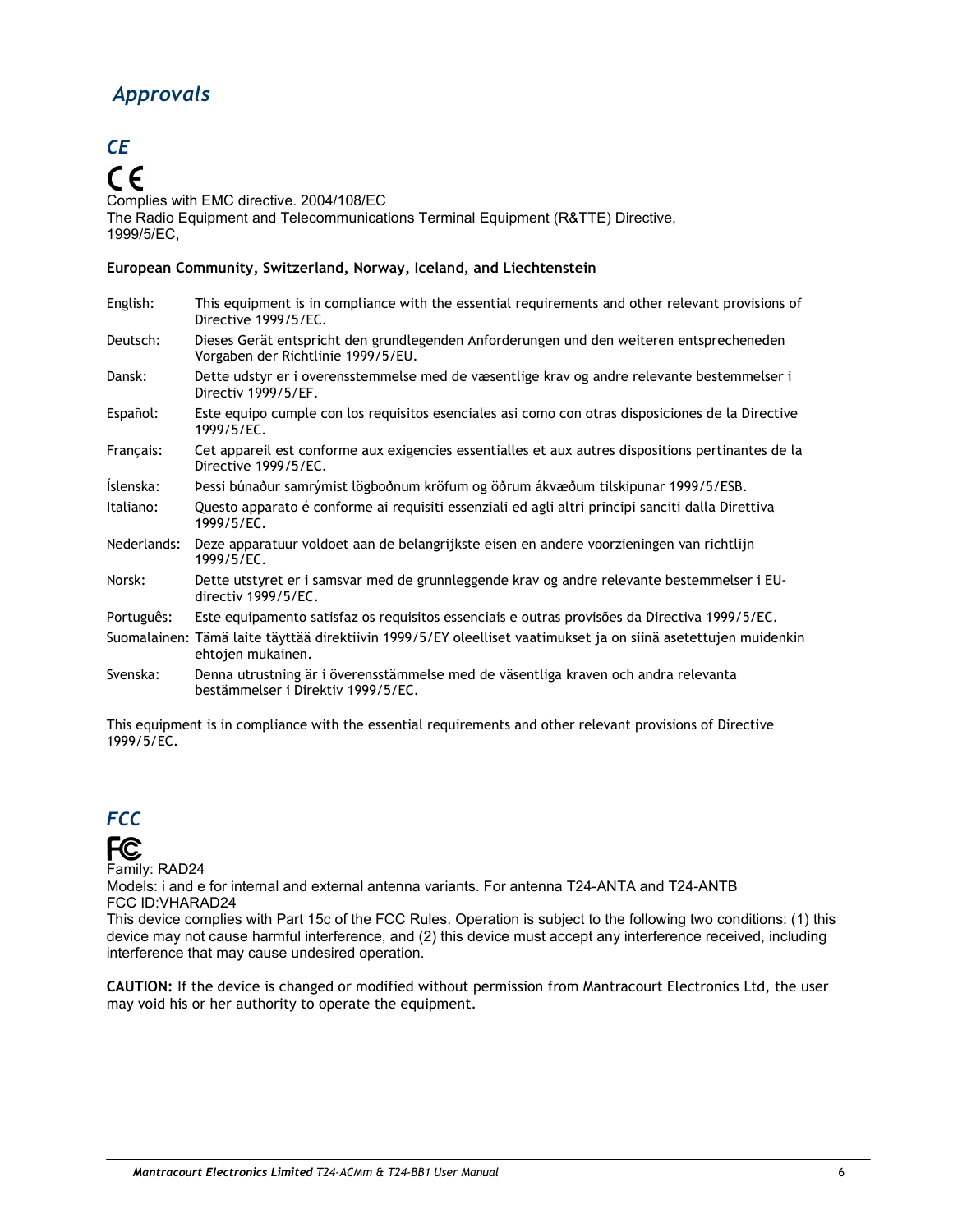## *Industry Canada*

Industry Industrie Canada Canada Models: i and e for internal and external antenna variants. For antenna T24-ANTA and T24-ANTB IC:7224A-RAD24 This apparatus complies with RSS-210 - Low-power Licence-exempt Radio communication Devices (All Frequency Bands): Category I Equipment RSS.

## *OEM / Reseller Marking and Documentation Requirements*

## *FCC*

The Original Equipment Manufacturer (OEM) must ensure that FCC labelling requirements are met. This includes a clearly visible label on the outside of the final product enclosure that displays the contents as shown:

#### **Contains FCC ID:VHARAD24**

**This device complies with Part 15 of the FCC Rules. Operation is subject to the following two conditions:** 

**(1) this device may not cause harmful interference and** 

**(2) this device must accept any interference received, including interference that may cause undesired operation.** 

The acquisition modules have been tested with T24-ANTA and T24-ANTB. When integrated in OEM products, fixed antennas require installation preventing end-users from replacing them with non-approved antennas. Antennas other than T24-ANTA and T24-ANTB must be tested to comply with FCC Section 15.203 (unique antenna connectors) and Section 15.247 (emissions).

Acquisition modules have been certified by the FCC for use with other products without any further certification (as per FCC section 2.1091). Changes or modifications not expressly approved by Mantracourt could void the user's authority to operate the equipment.

In order to fulfil the certification requirements, the OEM must comply with FCC regulations:

1. The system integrator must ensure that the text on the external label provided with this device is placed on the outside of the final product.

2. The acquisition modules with external antennas may be used only with Approved Antennas that have been tested by mantracourt.

#### *IC*

Labelling requirements for Industry Canada are similar to those of the FCC. A clearly visible label on the outside of the final product enclosure must display the following text:

**Contains Model RAD24 Radio (2.4 GHz), IC:7224A-RAD24** 

Integrator is responsible for its product to comply with RSS-210 - Low-power Licence-exempt Radio communication Devices (All Frequency Bands): Category I Equipment RSS.

## *CE*

The T24 series has been certified for several European countries.

If the acquisition module is incorporated into a product, the manufacturer must ensure compliance of the final product to the European harmonized EMC and low-voltage/safety standards. A Declaration of Conformity must be issued for each of these standards and kept on file as described in Annex II of the R&TTE Directive. Furthermore, the manufacturer must maintain a copy of the T24 device user manual documentation and ensure the final product does not exceed the specified power ratings, antenna specifications, and/or installation requirements as specified in the user manual. If any of these specifications are exceeded in the final product, a submission must be made to a notified body for compliance testing to all required standards. **OEM Labelling Requirements** 

The 'CE' marking must be affixed to a visible location on the OEM product.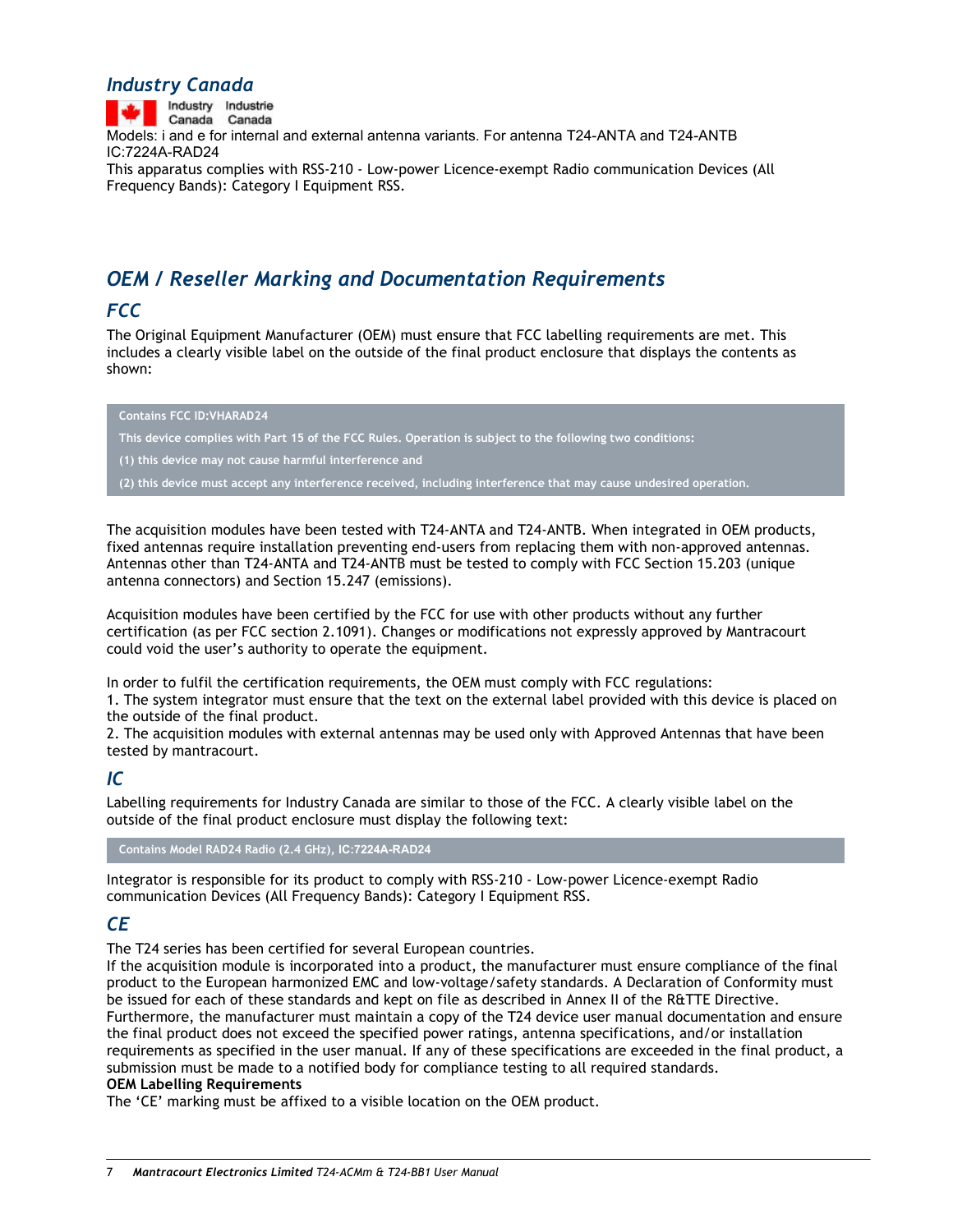# $\boldsymbol{\epsilon}$

The CE mark shall consist of the initials "CE" taking the following form:

- If the CE marking is reduced or enlarged, the proportions given in the above graduated drawing must be respected.
- The CE marking must have a height of at least 5mm except where this is not possible on account of the nature of the apparatus.
- $\blacksquare$  The CE marking must be affixed visibly, legibly, and indelibly.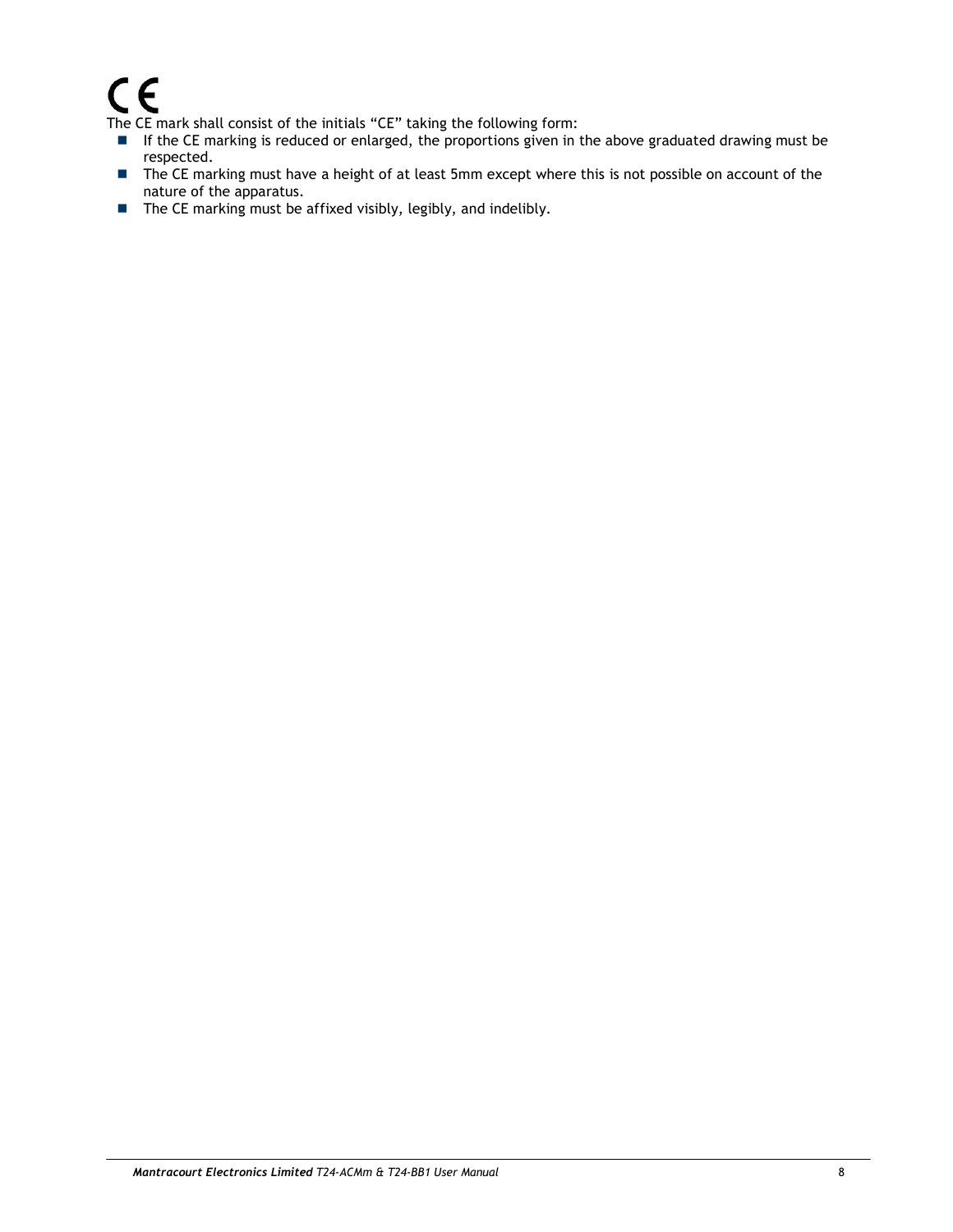## *Declaration of Conformity*

We, **Mantracourt Electronics Limited The Drive Farringdon Exeter Devon EX5 2JB** 

declare under our sole responsibility that our products in the **T24 Radio Telemetry Product Range** to which this declaration relates are in conformity with the appropriate standard EN 300 328 following the provisions of the Radio and Telecommunications Terminal Equipment Directive **1999/5/EC**, **FCC CFR Title 47** part 15c BS EN 61000-4-2 and BS EN 61000-4-3 following the provisions of the EMC Directive **2004/108/EC** and Low Voltage Directive **2006/95/EC**.

December 2007

Brett James Development Manager Mantracourt Electronics Limited.

![](_page_9_Picture_6.jpeg)